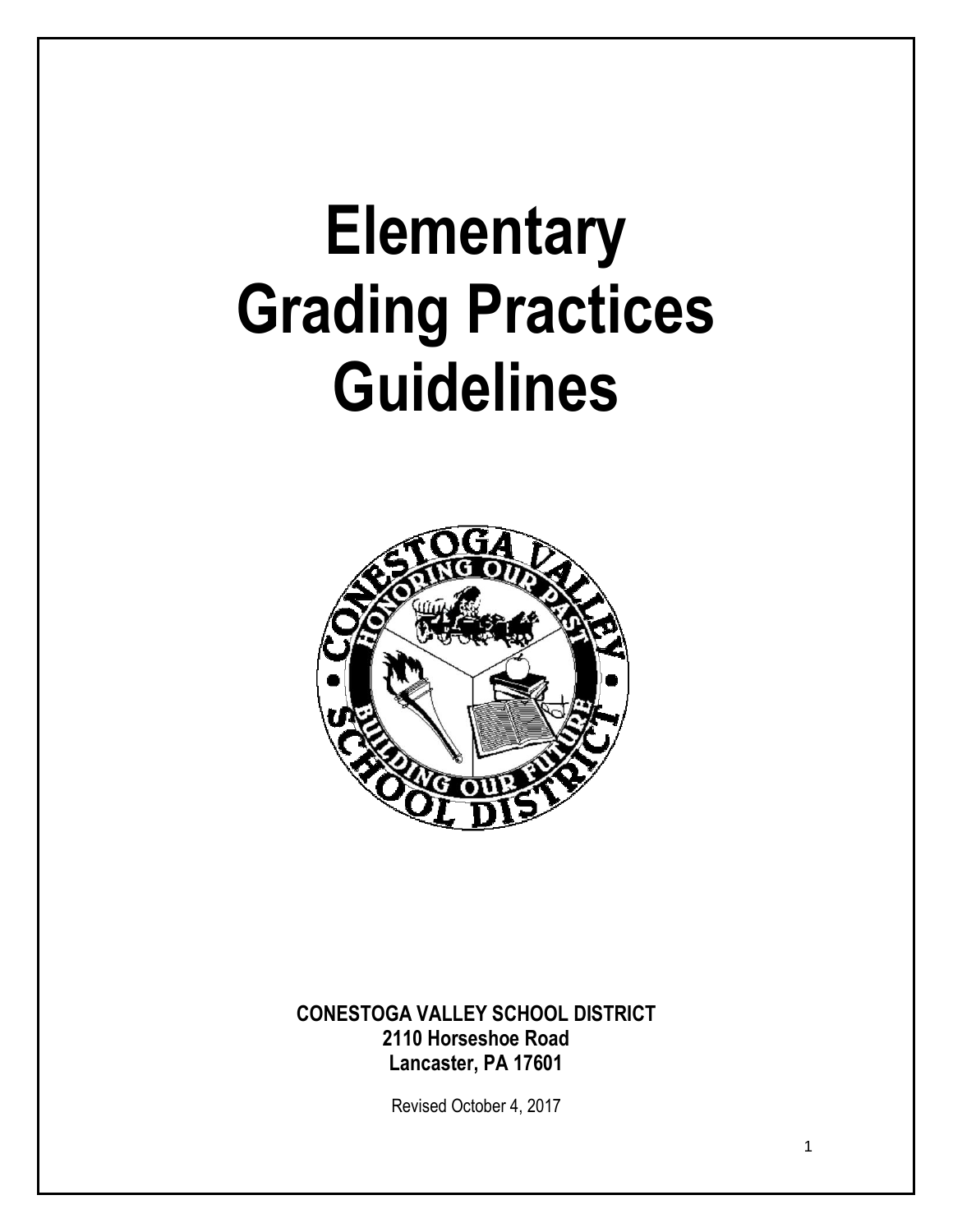# **INTRODUCTION**

A grade is a description of a student's performance on an explicit set of skills over a period of time. High quality reporting requires a system that clearly, accurately, and consistently communicates standards for student learning as well as student progress toward achieving those standards. In addition, effective grades must be meaningful and support learning.

Although communication with parents has been the primary purpose for grading, clear communication of student progress and achievement is also important:

- to students, so they can understand how their learning is progressing.
- to teachers, so they can plan instruction to meet the needs of individual students.
- to administrators, so they can provide the necessary supports to improve the learning process.
- to others in the educational system who help ensure success for all students.

Tests and other assessments should not surprise students. Students should be aware of what will be included on the test and should understand what they will be asked to do to provide evidence of their learning. This does not mean that teachers should "teach the test;" it means that teachers should "test the teaching" in a way which is reasonable and fair to students (Schafer 1997).

In order to be reasonable and fair to students:

- Involve students in discussions about assessment, including grading, throughout the teaching and learning process.
- Consider student growth when determining proficiency. An averaged grade does not necessarily reflect a student's true knowledge and understanding of the information taught. Focus on the most recent indicators of learning.
- Provide frequent and immediate feedback on student performance.
- Provide extended time to complete assessments for students who require time to reflect and analyze in order to produce quality work.
- Frequently check for understanding.
- Provide alternative assessment methods for students requiring other ways to demonstrate what they know and can do.
- Student grades should reflect individual achievement. Group grades undermine motivation, convey the wrong message, violate individual accountability, create resistance to cooperative learning, and may be challenged in court.
- Discuss plagiarism guidelines. Students should understand that using the work of others as their own is not ethical.
- Assign no less than 50%. A grade should not be an insurmountable obstacle to student success.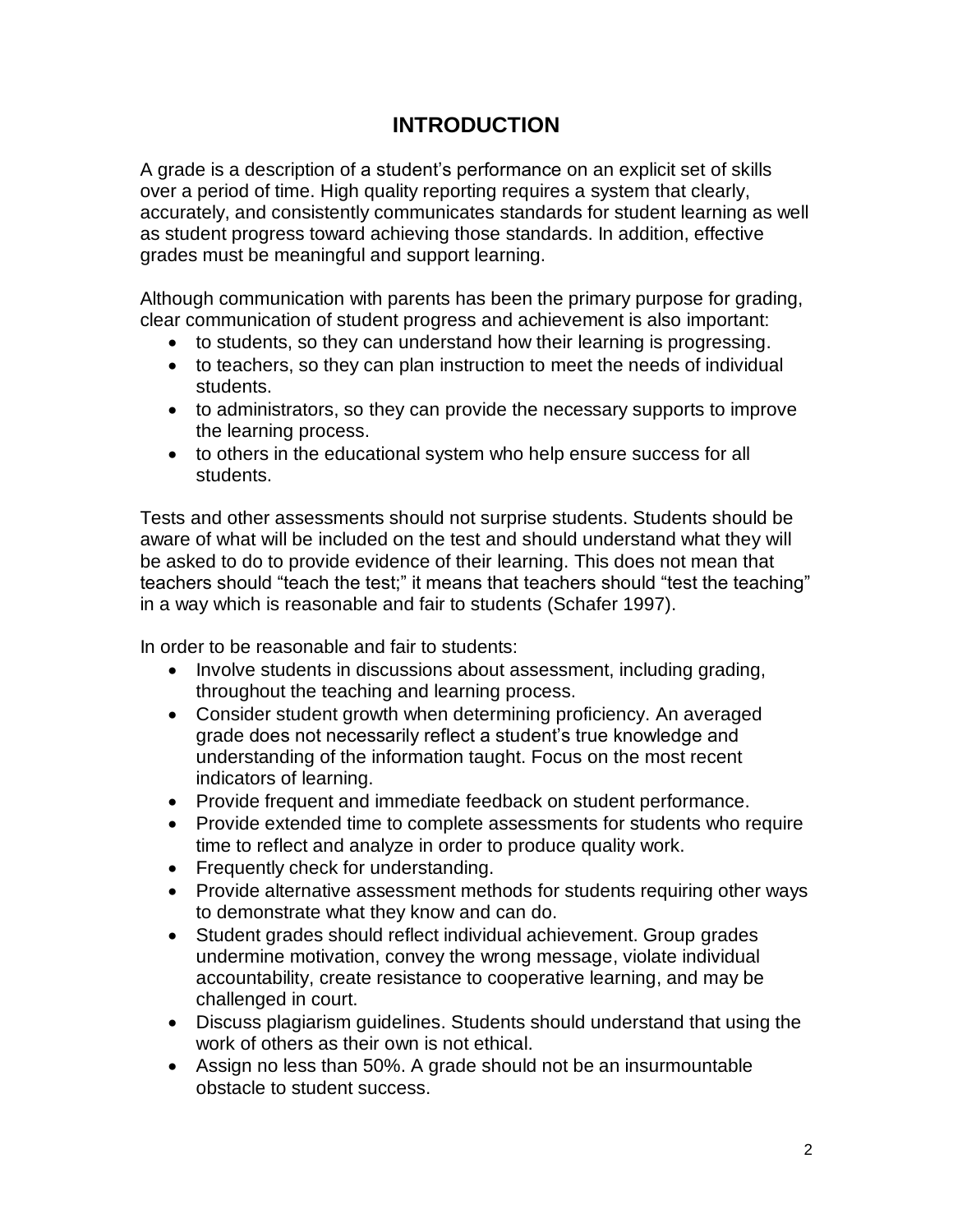- Reassess without penalty. Provide second or multiple chance opportunities for students to demonstrate growth. The assessment used for the "retake" should be of high quality and available to all students.
- Use caution with Extra Credit. Adding additional points to a student's grade distorts the grade and does not give a true representation of what the student knows and is able to do. Student willingness to complete additional assignments may be represented in the *Habits of Successful Learners* section of the Report Card.

The following grading guidelines represent an understanding of best practices gained from books, research, participation in professional development, collaboration, and the opinion of experts in the field. Consistent implementation of these guidelines by all professional staff members will result in enhanced student learning, improved academic performance, greater student success, and more effective communication with parents. These guidelines should be considered standard educational practice in CVSD.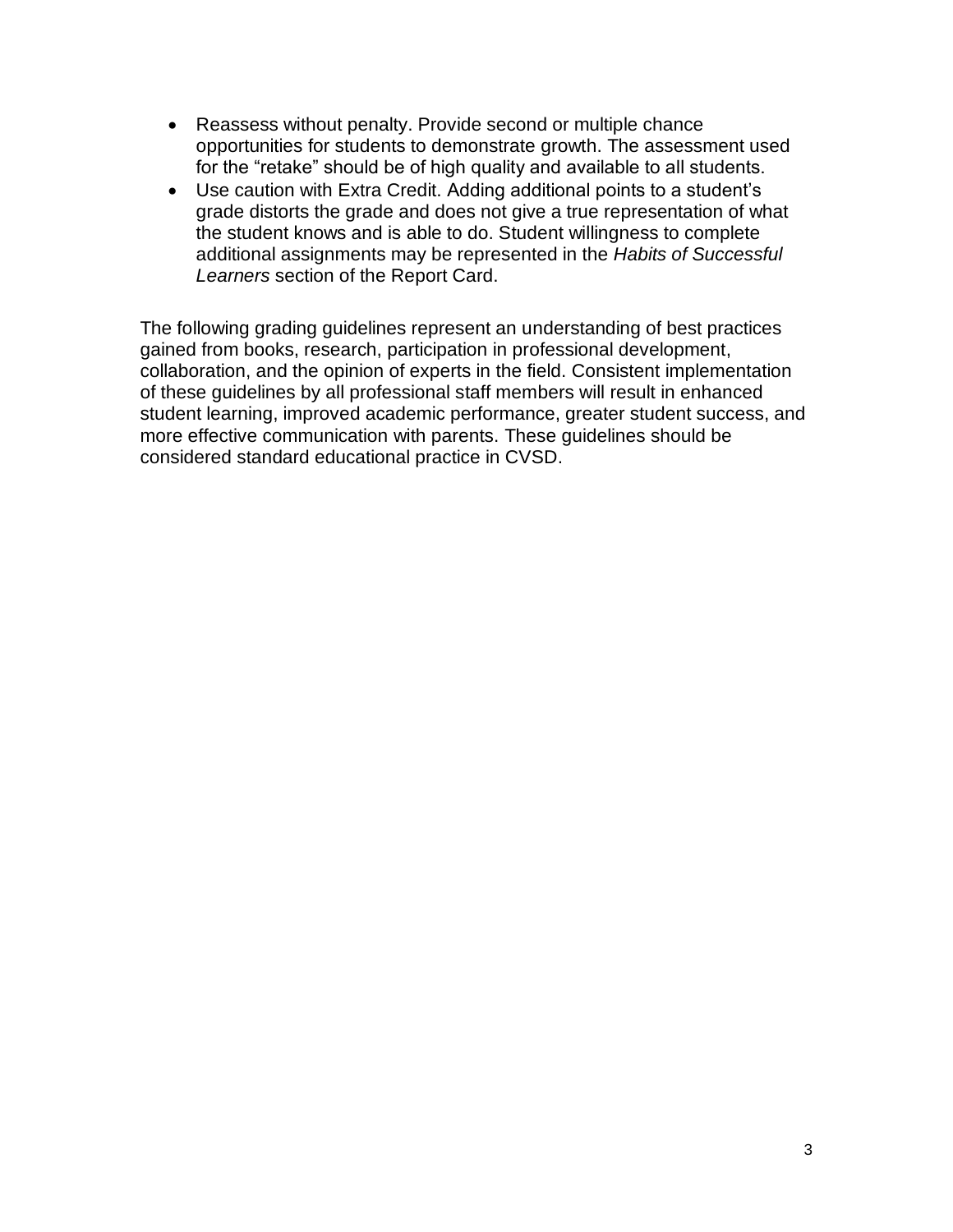# **ESSENTIAL VOCABULARY**

## **Accommodation**

Adaptations or adjustments that *do not fundamentally change the grade level standard*; student is held responsible for the same standards as every other student in the class, but the method of demonstrating mastery of the standard may be adjusted

## *Example:*

- 1. Audiotape of a lesson or lecture when a student struggles to take notes
- 2. Extended time

#### **Achievement**

The demonstration of student performance measured against established criteria (performance standards)

#### **Authentic Assessment**

Assessment, tied to real life learning, that provides students with opportunities to demonstrate what they know and are able to do

## **Continuum**

A visual representation of development using descriptors to depict developmental stages of learning; the focus is on the learner and is based on what the student learns, rather than what is taught

## **Differentiated Instruction**

An individualized approach aimed at engaging students in learning and demonstrating their progress based on readiness, interests, and learning profiles.

#### **Fair Assessment**

A process used by teachers and students before, during, and after instruction to provide feedback and adjust ongoing teaching and learning to improve student achievement; the four types of assessment include benchmark, diagnostic, formative, and summative

#### **Formative Assessment**

Assessment designed to provide direction for improving instruction and/or adjustment to a program for individual students or for a whole class (daily work/performance, initial drafts/attempts, homework, and questions during instruction); these assessments should be used for screening, diagnosing, and progress monitoring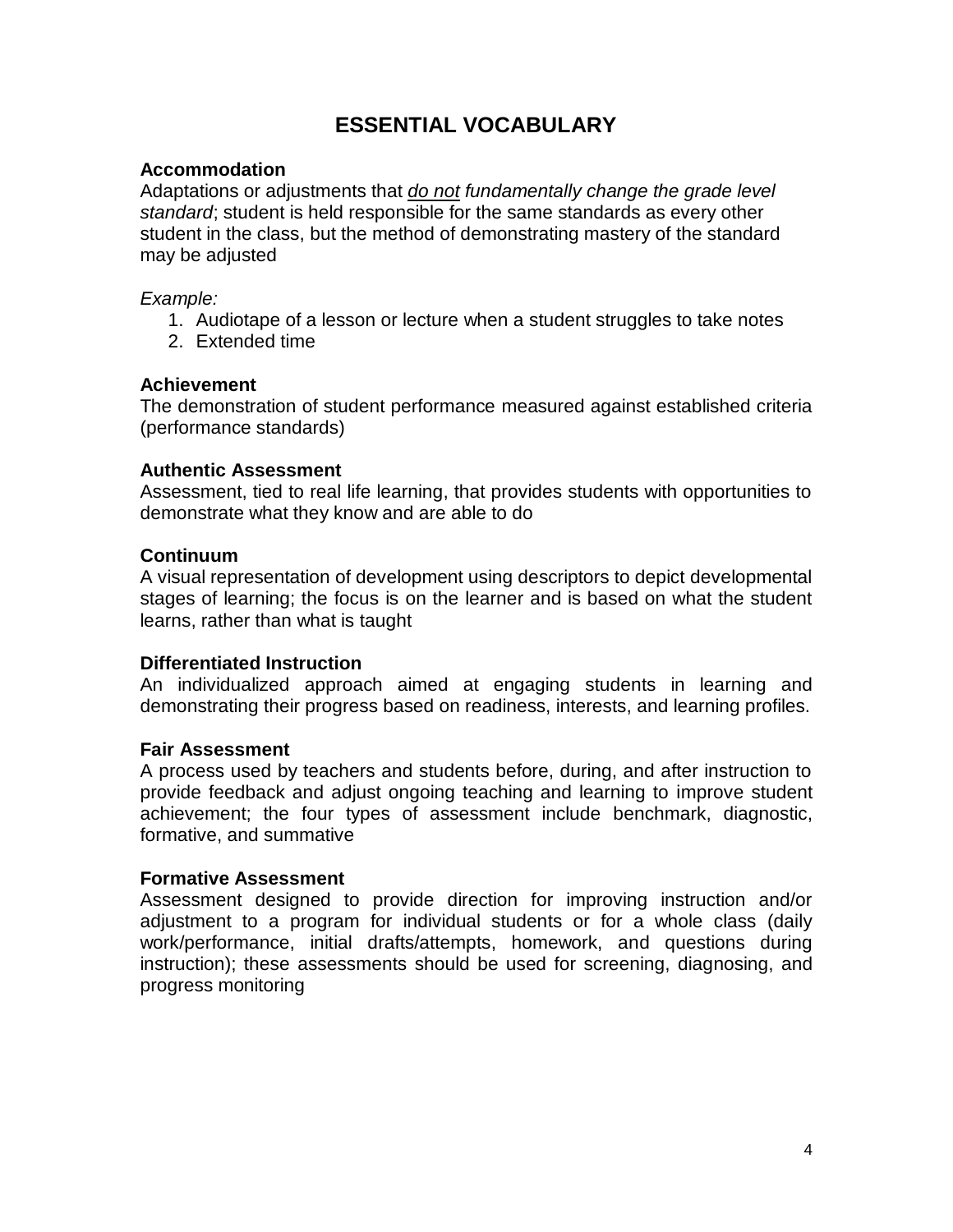# **Grade**

A number or letter reported at the end of a period of time as a summary statement of what a student knows and is able to do in relation to curricular objectives and standards

## **Instructional Team**

A team comprised of *classroom teacher(s), reading specialist and/or RtII coordinator, guidance counselor, other building specialists (ESL, Special Education, Psychologist,* etc.) as appropriate, and *principal*

# **Modification**

Adaptations that *fundamentally change the grade level standard*; reflects *instructional level work* rather than grade level work

## *Example:*

- 1. A  $4<sup>th</sup>$  grade student with a significant cognitive deficiency is included for science and while the student may not be ready for the ecosystem, the IEP would write standards based goals from a fundamentally related standard in sorting and classifying. This student would not be assessed on the same standards as the non-disabled peers and would be graded on the achievement alternative standard (Jung and Guskey, April 2007).
- 2. 9<sup>th</sup> grade ELL must master 7<sup>th</sup> grade vocabulary

## **Performance Standard**

The level at which students are expected to demonstrate knowledge and skill

## **Standard**

A target to guide instruction and to focus learning

## **Summative Assessment**

Assessment designed to provide information about a student's achievement at the end of a period of instruction (tests, final draft/attempts, projects, reports, exhibits, portfolios, performances, tasks)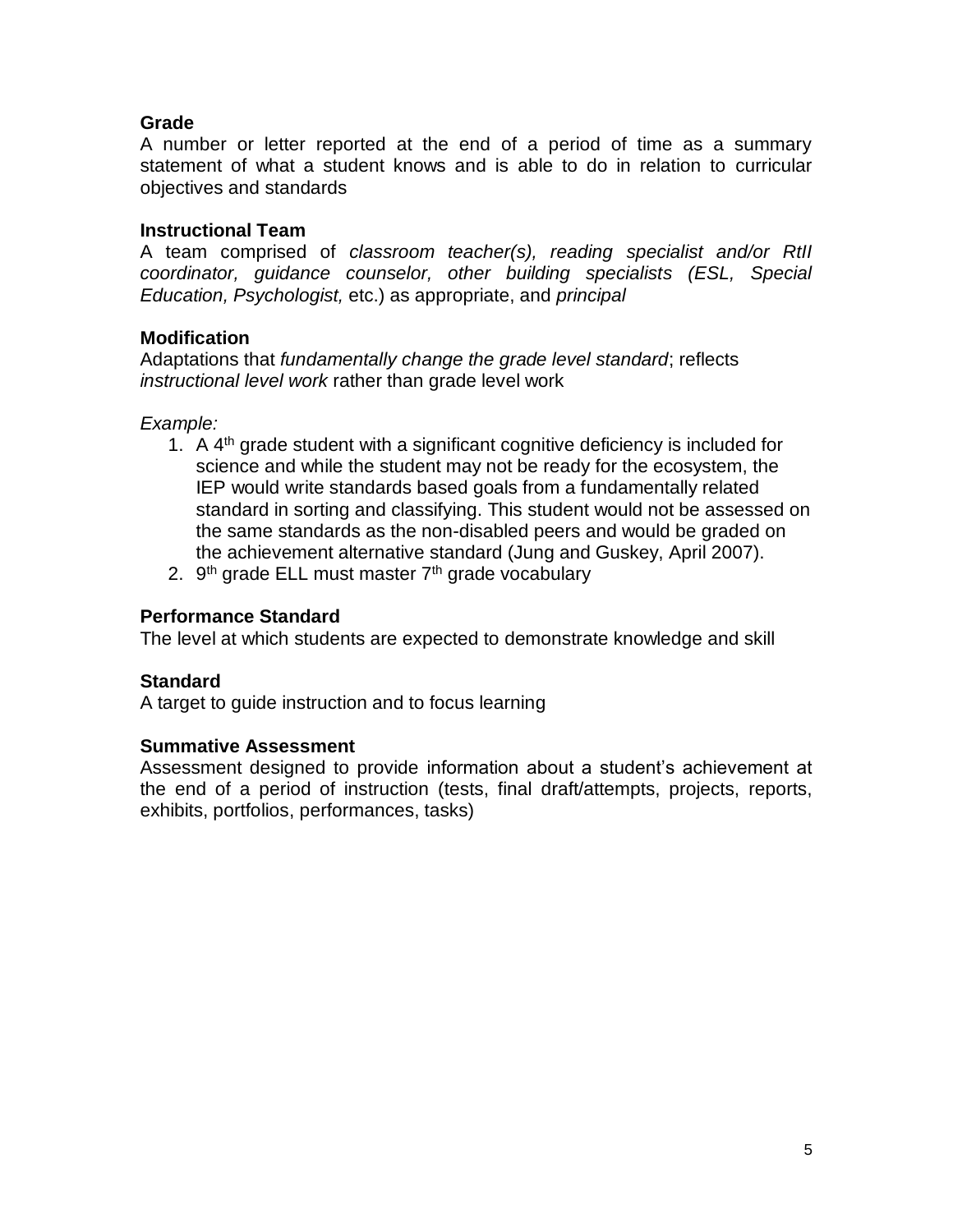# **ELEMENTARY GRADING PRACTICES GUIDELINES**

- **1. The grades each student receives should be an accurate reflection of his or her academic performance based on a variety of multiple assessments.**
	- a. Only grades based on achievement of curricular goals are used to report student progress to parents.
	- b. Teachers should use common district assessments in conjunction with assessments from subject specific programs (ie: Scott Foresman) to determine overall level of achievement.
	- c. Grading procedures shall be related directly to Core Understandings and Essential Questions as stated in district curriculum and state standards.
	- d. Teachers will communicate with students, verbally and in writing, what it is they are expected to know and be able to do. These Core Understandings and Essential Questions should come directly from lesson plans aligned to district curriculum.
- **2. Student mastery of skills and content defined by the curriculum should be the basis for grades.**

Since grades are a representation of how well the student understands what a teacher expects him/her to know, all grades will come from assessments that measure only the student's achievement of curricular goals.

**3. Effort, participation, attitude, and other behaviors shall not be included in grades, but shall be reported separately.** 

These areas are not calculated as part of a student's grade. Since the grade is a reflection of the student's knowledge of the stated curricular goals only, these behavioral areas are reported separately.

# **4. Feedback will be provided to students on formative assessments.**

- a. Assessment data should be used to identify individual instructional needs and guide planning.
- b. Formative assessment, such as homework, is usually intended as practice only, and in most cases should not be used to determine grades. Grades based on subject matter that has not yet been mastered will not accurately reflect or support meaningful learning.
- **5. Each assessment used or developed by a teacher should meet three standards of quality.**
	- a. Assessments should arise from a clearly articulated set of standards-based achievement expectations.
	- b. Assessments should serve an instructionally relevant purpose.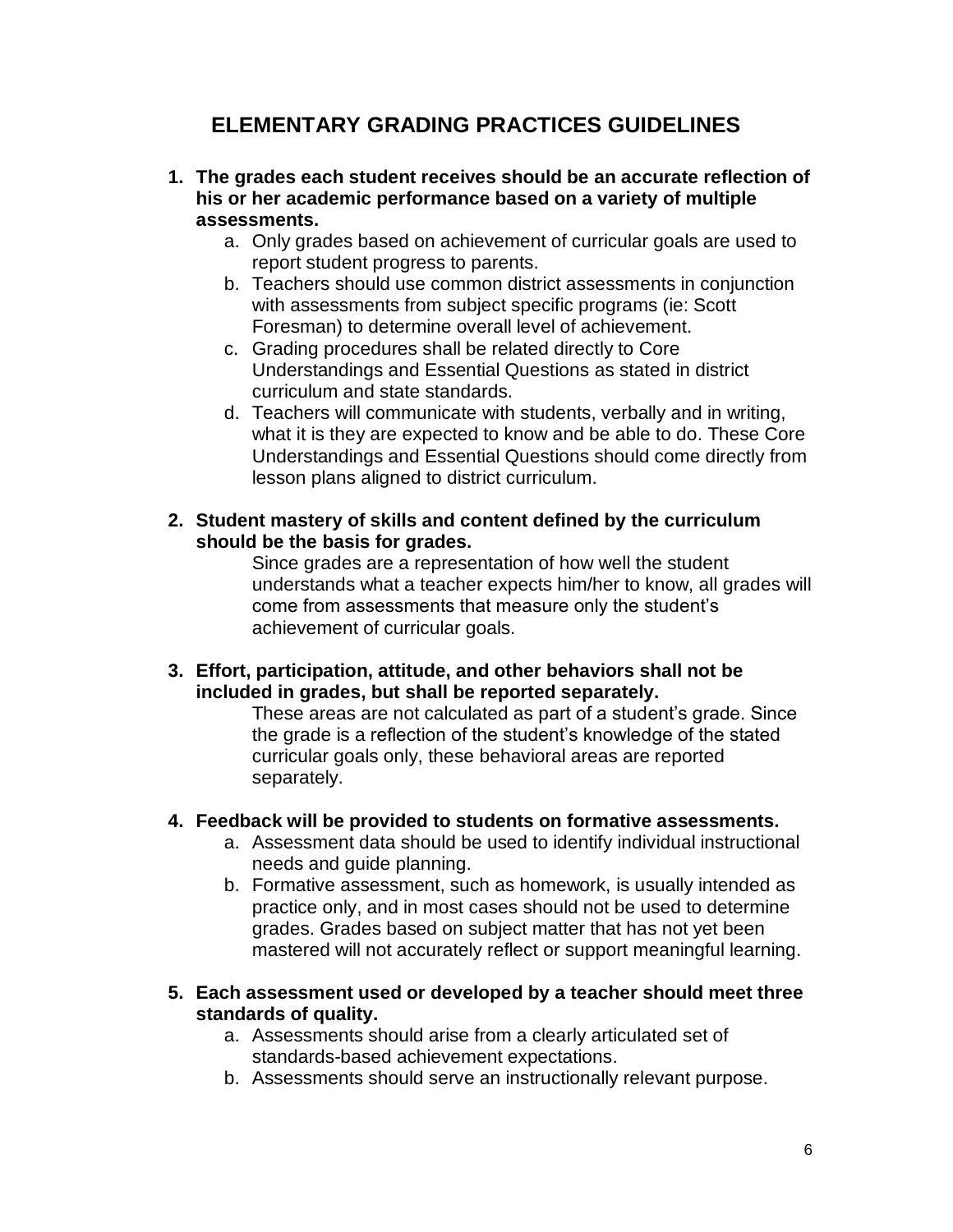c. Assessments should match the knowledge or skill being evaluated as authentically as possible.

# **6. Late work shall be handled as follows:**

- a. Teachers may set due dates and deadlines for all work that will be part of a student's grade.
- b. Work handed in late, if penalized, shall not exceed 2% per day to a maximum of 10%.
- c. If the assignment had a value of 100 points, a student would lose no more than 2 points per day to a maximum of 10 points. This is because giving a zero or lowering a student's grade by several letter grades does not reflect his/her knowledge and a grade is to represent what a student knows and is able to do.
- d. Teachers may exempt students from penalties.
- e. It is not required that teachers deduct points for late work.
- f. Care should be taken to ensure that penalties, if used, do not distort achievement or motivation.
- g. A student's grades must be a reflection of knowledge, not penalties.
- h. In addition to the aforementioned guidelines, teachers may document habitual late work in the Habits of Successful Learners section of the Report Card.

# **7. Absences shall be handled as follows:**

- a. Students shall not be penalized for absences.
- b. A student's grade should not be affected for being absent from school.
- c. Students must be given an opportunity to make up any work that counts for a grade without the grade being changed in any way because of the absence.
- d. District make-up guidelines should be followed; however, additional time may be granted at the discretion of the teacher.

# **8. Incomplete work shall be handled as follows:**

- a. Work that is not submitted will be identified as "I" (Incomplete). Zeros will not be used.
- b. Students are expected to complete all required work and will be given the opportunity to do so.
- c. In determining grades, teachers must decide whether they have sufficient evidence of achievement. If not, the grade recorded shall be an "I" for Insufficient Evidence/Incomplete. An "I" means no credit will be given until the missing work is completed and the grade is updated.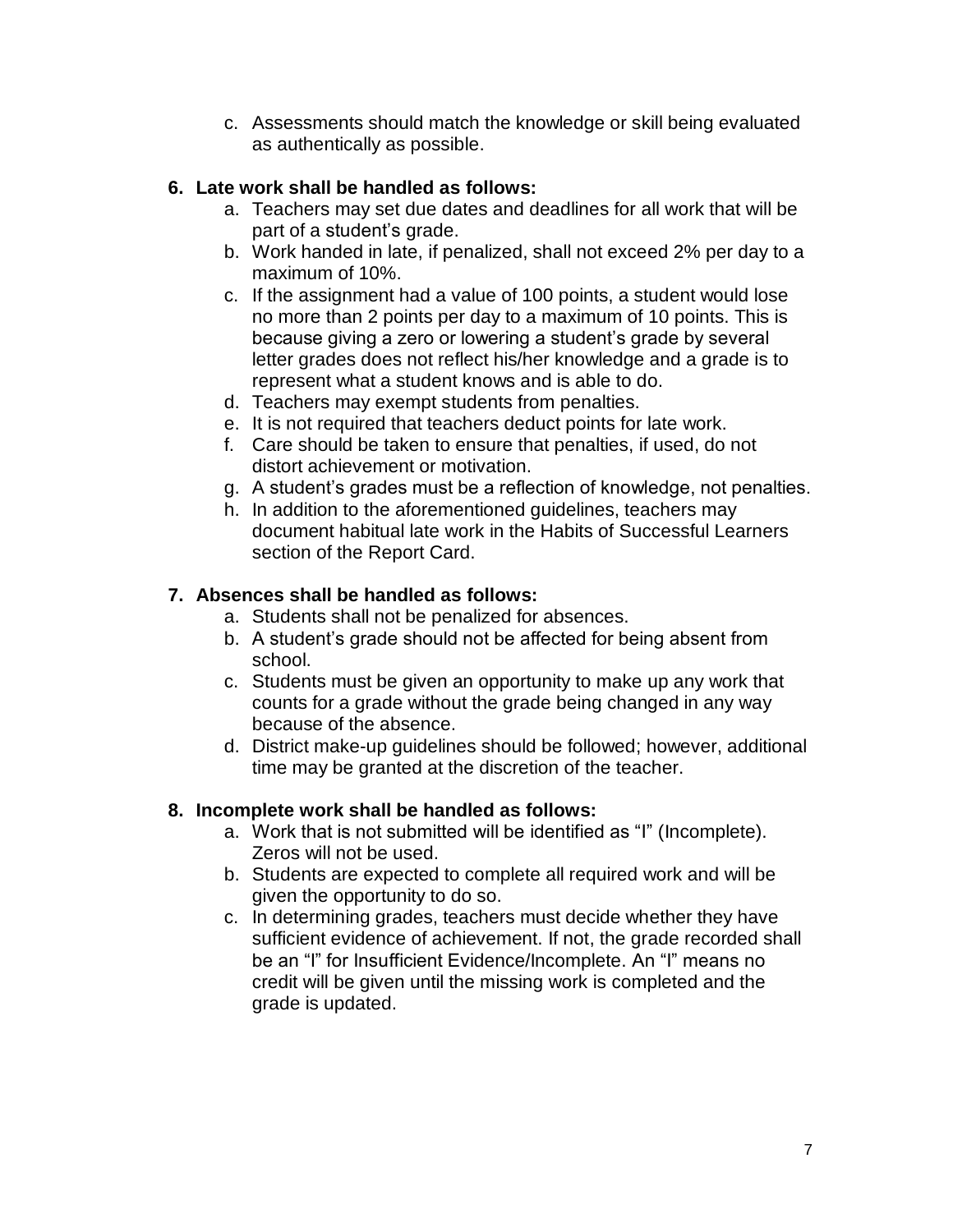# **CREATING FAIR AND MEANINGFUL GRADES FOR ALL LEARNERS**

When an instructional team determines whether to accommodate or modify, they must consider the circumstances of the accommodation or modification's use and /or the purpose of the assessment. Teachers should provide accommodations and modifications in order to support student growth while balancing levels of student frustration and challenge.

Instructional teams agree up front on the achievement standards that are appropriate for a student and report these separately. When a grade is based on a *modified standard* (not a grade level standard), teachers must provide additional information to parents, communicating what was actually measured. This supplemental document will list the modifications the student received in addition to his/her progress at instructional level.

# **MARKING THE REPORT CARD**

# **For ALL Students**

- Report card grades reflect independent grade level performance.
- The % score will be rounded to the nearest whole number.
- No % grades will be given that are less than 50% or greater than 100%.
- Students who receive consistent and frequent accommodations *above and beyond what other students receive* should receive the document highlighting those accommodations with the report card.
- Students who receive modifications (below grade level instructional work) are not eligible to receive a Proficient (3) or Advanced (4) on their report card in that subject or on line items (skills) beneath the subject.

# **Students without an IEP receiving Tier 2 and/or 3 interventions and grade level curriculum**

All students who take core grade level classroom assessments without modifications will receive a report card grade based on grade level work. Students without an IEP may receive standard testing accommodations such as small group, extended time, reading text aloud to self or an adult, or sitting in a distraction free location without penalty. Documents communicating the student's accommodations, instructional level performance, and growth will be completed by the classroom teacher in conjunction with intervention provider(s).

# **Students without an IEP with extensive reading needs receiving modified curriculum and assessments** (not a grade level standard)

The classroom teacher and the instructional team will work together in identifying these students and determining what types of testing modifications will be made. Parents of these students should be notified when assessment modifications are made. Students who are not proficient on grade level work will receive a Basic or Below Basic in the proficiency level on the report card. The % area will remain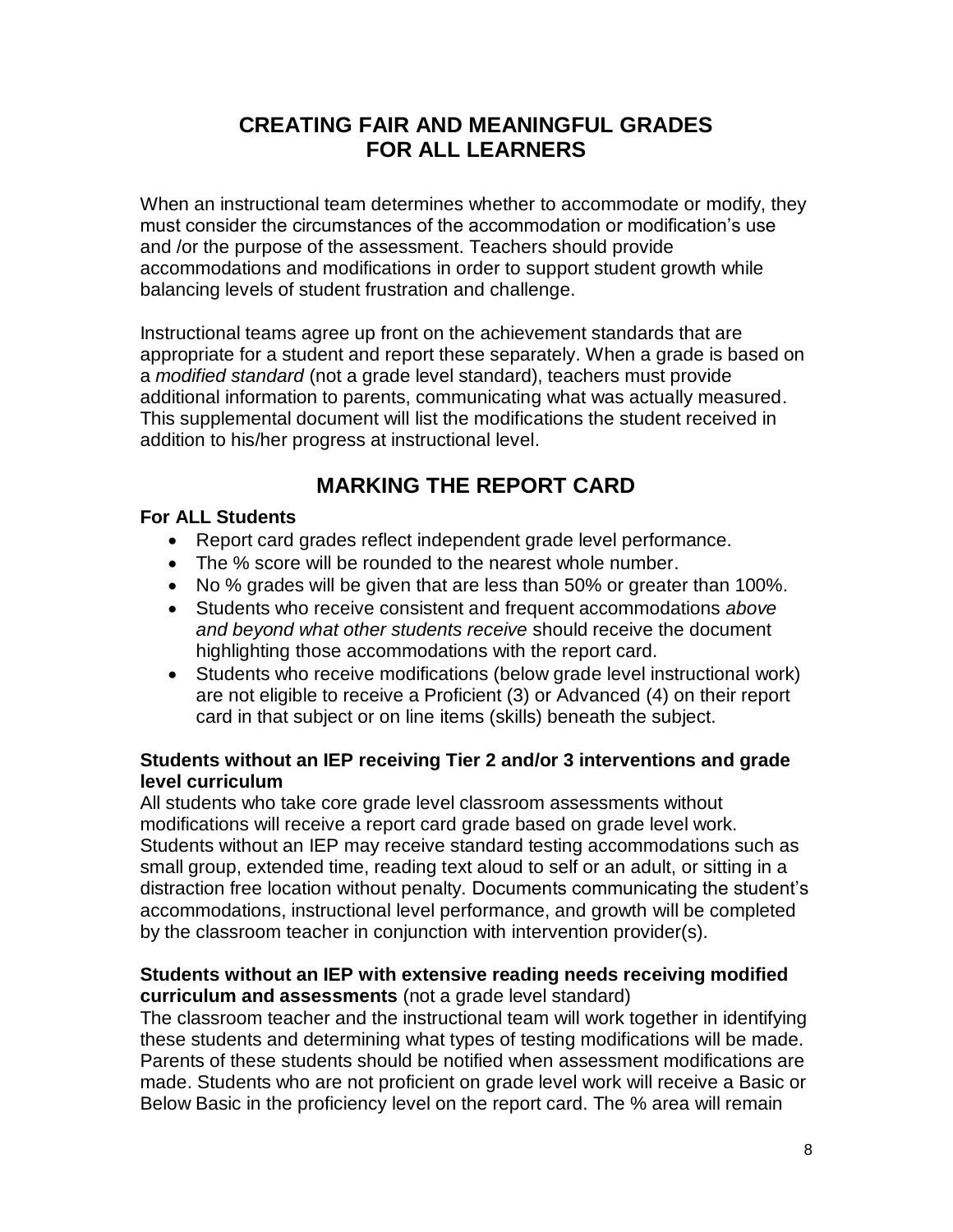blank. Documents communicating the student's modifications, instructional level performance, and growth will be completed by the classroom teacher in conjunction with intervention provider(s). Reading a reading assessment aloud to a student is considered a *modification* and will result in a non-proficient grade.

## **Students with an IEP for Reading**

Reading report card grades should reflect *independent grade level work.* In addition to the report card, we will also communicate instructional level performance via the IEP progress report and other supplemental documents. An IEP progress report describing the attainment toward goals and objectives will be completed by the special education teacher each trimester. A document communicating the student's accommodations and/or modifications, instructional level performance, and growth will be completed by the classroom teacher in conjunction with the special education teacher. Reading a reading assessment aloud to a student is considered a *modification* and will result in a non-proficient grade.

If a student's work is modified (not a grade level standard) and there is no grade level data on which to base a grade, the student will receive a Basic, Below Basic, or NA in the proficiency level on the report card. Enter NA in the % area.

## **Students with an IEP for Math**

Math report card grades should reflect *independent grade level work.* In addition to the report card, we will also communicate instructional level performance via the IEP progress report and other supplemental documents. An IEP progress report describing the attainment toward goals and objectives will be completed by the special education teacher each trimester. A document communicating the student's accommodations and/or modifications, instructional level performance, and growth will be completed by the classroom teacher in conjunction with the special education teacher. Reading a math assessment aloud to a student is considered an *accommodation* and will not result in a non-proficient grade.

If a student's work is modified (not a grade level standard) and there is no grade level data on which to base a grade, the student will receive a Basic, Below Basic, or NA in the proficiency level on the report card. Enter NA in the % area.

## **English Learners**

Students who receive Scott Foresman from their grade level teacher as their core reading program (generally language level 3 and above) are graded the same as all students are graded. It is expected that these students will be supported with appropriate accommodations.

Students who receive pull-out ESL instruction for language acquisition (language level 1 or 2 and some level 3) will receive a Basic, Below Basic, or NA in the proficiency level on the report card for Reading. Enter NA in the % area. A document communicating the student's modifications, instructional level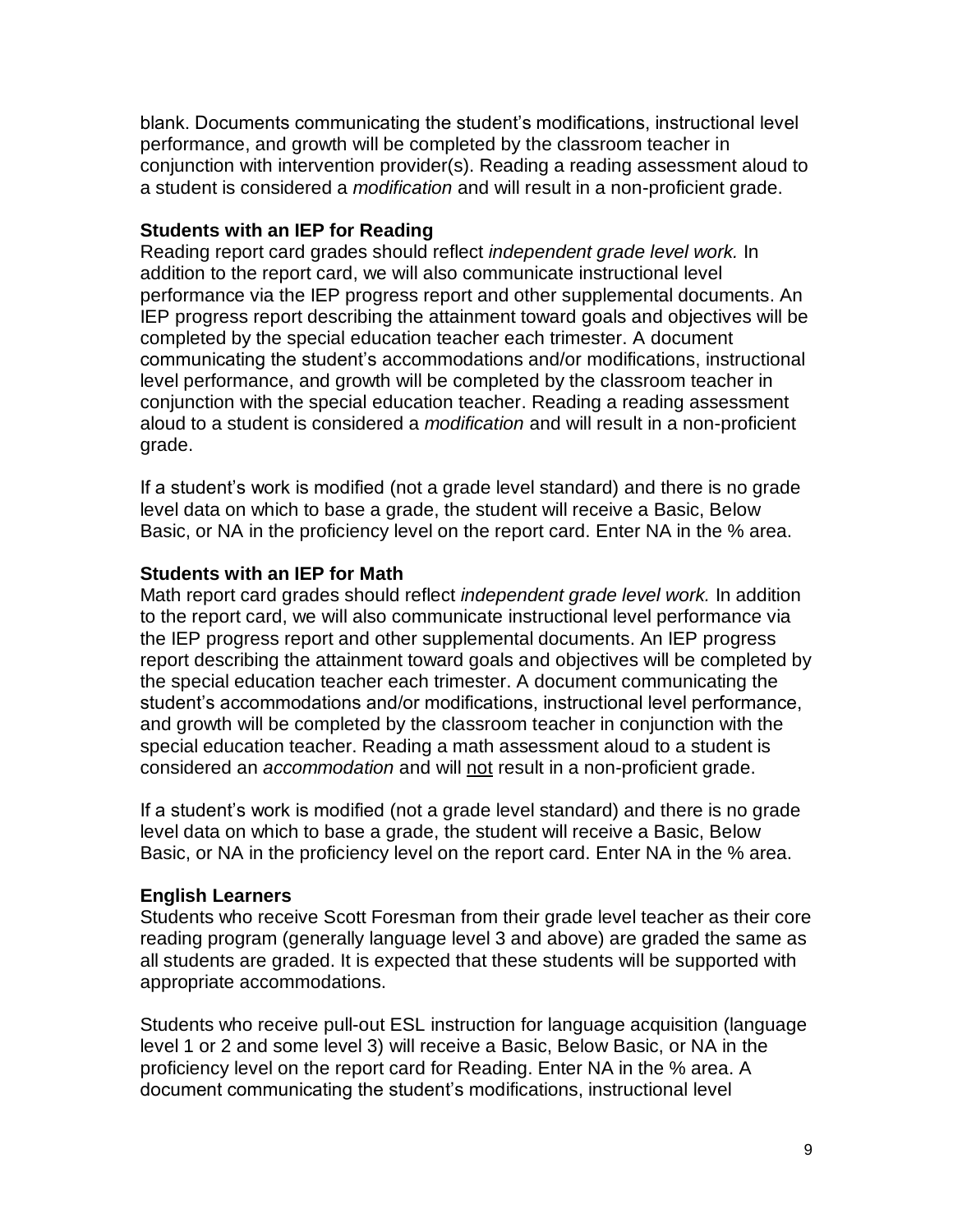performance, and growth will be completed collaboratively by the ESL and classroom teachers.

The instructional team will collaborate to determine if and which modifications will be made for an ELL. Classroom and ESL teachers should communicate regularly regarding the student's performance in all academic subjects, as language acquisition affects a student's achievement in math, science, and social studies as well as language arts.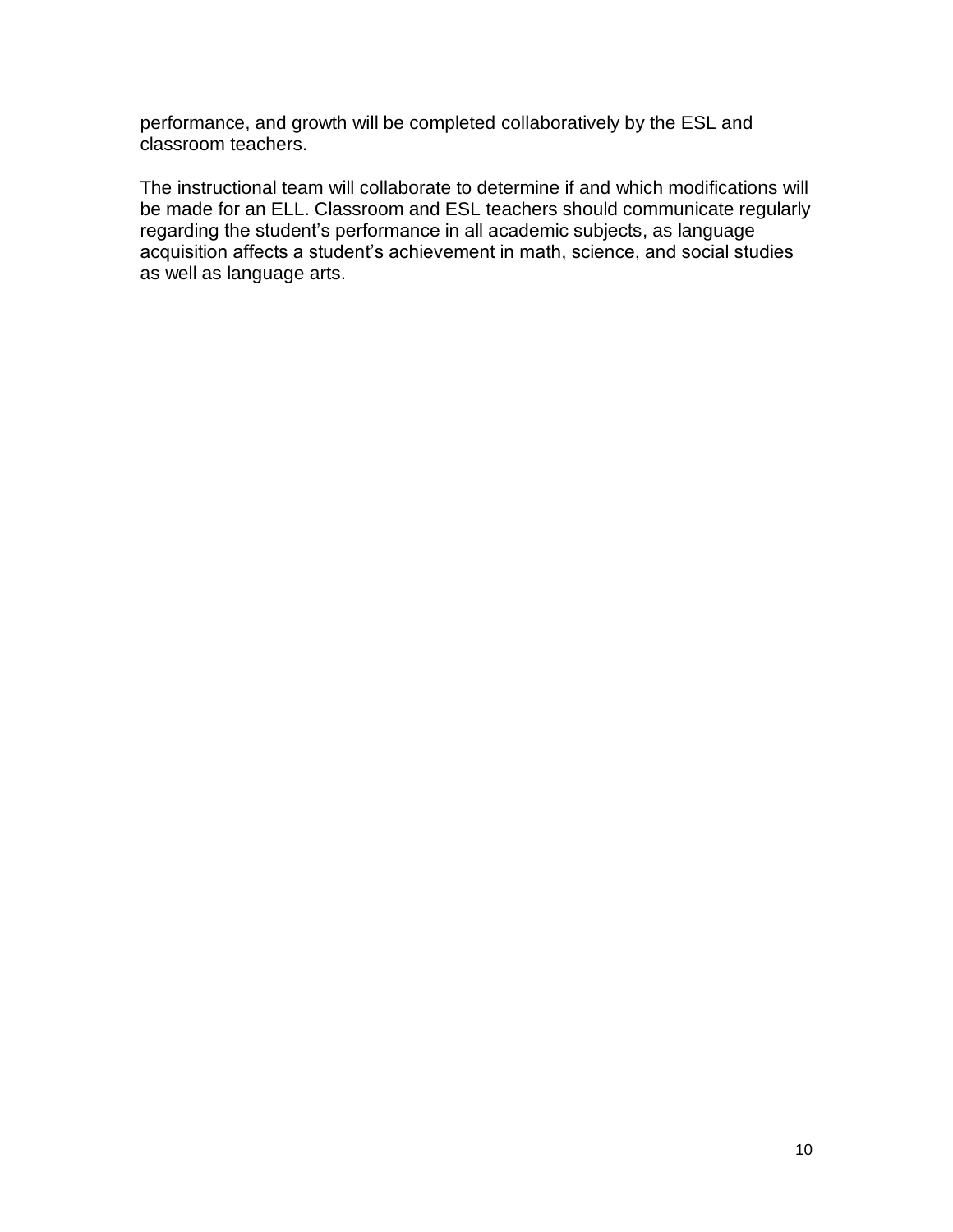# **EXAMPLES OF ACCOMMODATIONS**

*All students may receive accommodations as needed without penalty.*

#### **Presentation Accommodations** Instruction provided in smaller segments Visual aids Auditory aids Multi-sensory instructions Speaking slower Pairing written and oral instructions Opportunity to have instructions in written form instead of verbal, or vice versa

#### **Homework Accommodations**

Reduced homework assignments Dictating answers to parent or aide Opportunity to use the computer Audio recording of instructions Extended time on major assignments

#### **Assessment/Test Accommodations**

Open book test Preview of test questions Word bank for fill in blank questions No penalty for handwriting Adjust test length or format Extended time for tests Multiple test sessions Student demonstrates understanding of directions Highlight key words/phrases in directions Limited choices for multiple choice questions (use judiciously) Recordings of required reading\* Peer assistance with reading\* Adult assistance with reading\* Oral exams with oral responses\* No penalty for spelling or grammar\*\* Test answers recorded\*\* Opportunity to create a model instead of writing\*\* Dictating or illustrating answers on short essay\*\*

#### **Assignment Accommodations**

Reduced assignments Individual contracts Emphasis on major points Task analysis of assignments Fewer spelling words Multiple choice spelling test Tiered assignments Assignment menu Extended time for oral response Extended time for written response Alternative readings\* Recorded assignments\* Opportunity to respond orally\*\* Opportunity to create a model instead of writing\*\* Dramatize instead of writing\*\*

#### **Environmental Accommodations**

Small group setting Preferential seating Alternative seating Study carrel for independent work Minimized visual distractions More physical space for learner **Headphones** 

#### **Material Accommodations**

Copy of teacher notes Prepared study guides Guided outline for note taking Textbook in native language\* Providing reading materials at student's instructional/lower grade level\*

**\*These are considered accommodations in all subjects except Reading. In Reading, these are considered modifications unless offered to the entire class as part of instruction.**

**\*\* These are considered accommodations in all subjects except Writing. In Writing, these are considered modifications.**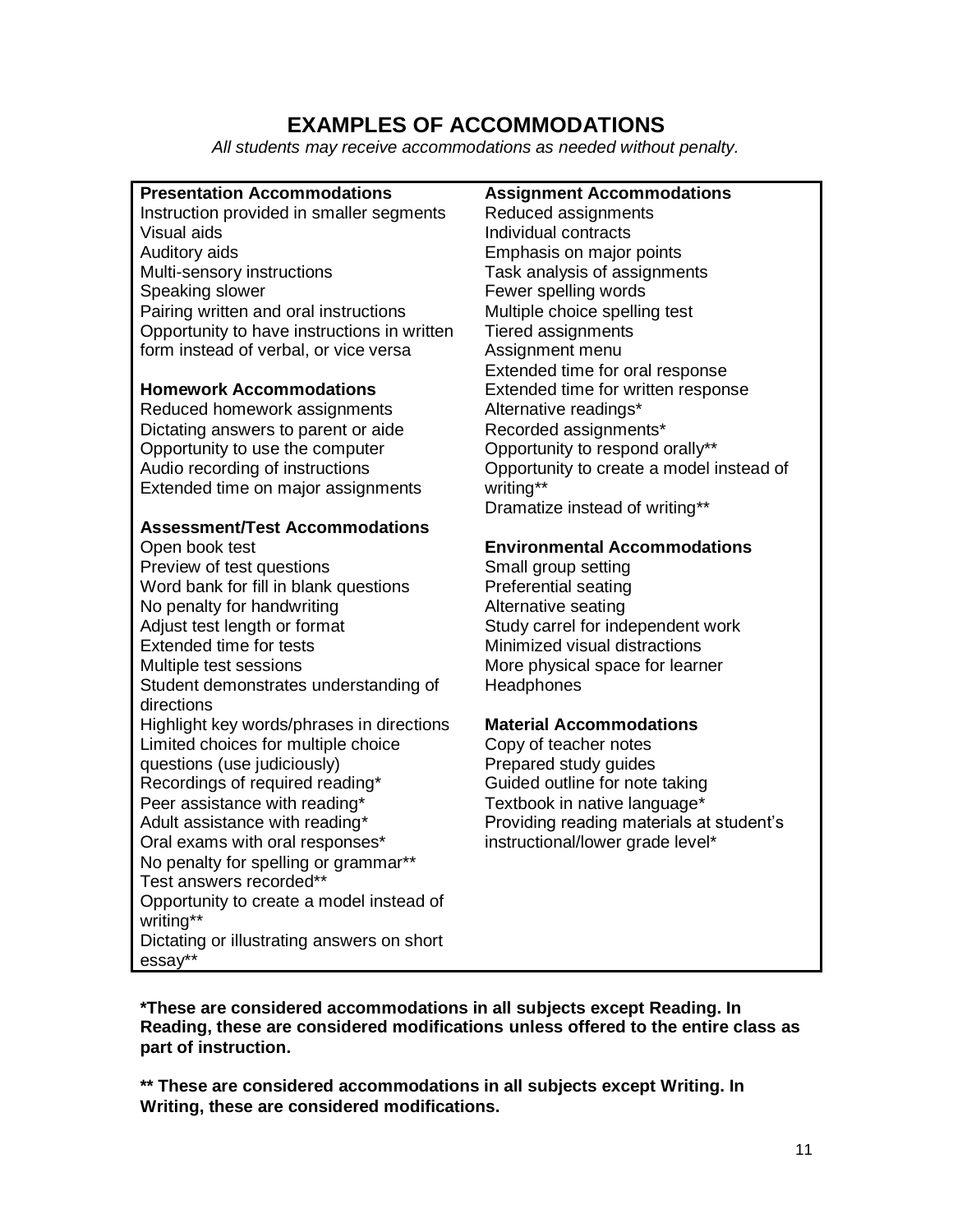# **SAMPLE SUPPLEMENTAL DOCUMENT**

Document accommodations on this page and send home with the report card.

| <b>Report Card Insert 20XX-20XX</b>                                                                                                                                                                                                                                                     |                                                             |                                                                                                           |  |  |  |
|-----------------------------------------------------------------------------------------------------------------------------------------------------------------------------------------------------------------------------------------------------------------------------------------|-------------------------------------------------------------|-----------------------------------------------------------------------------------------------------------|--|--|--|
| Student Name <b>Student Annual Student Name</b>                                                                                                                                                                                                                                         |                                                             |                                                                                                           |  |  |  |
| Teacher Name                                                                                                                                                                                                                                                                            |                                                             | Grade                                                                                                     |  |  |  |
|                                                                                                                                                                                                                                                                                         |                                                             | Trimester 1 2 3                                                                                           |  |  |  |
| An accommodation is an adaptation or adjustment that does not fundamentally change the grade level standard;<br>the student is held responsible for the same standards as every other student in the class,<br>but the method of demonstrating mastery of the standard may be adjusted. |                                                             |                                                                                                           |  |  |  |
| <b>Subject</b>                                                                                                                                                                                                                                                                          | <b>Accommodation</b>                                        | <b>Progress</b>                                                                                           |  |  |  |
| Reading                                                                                                                                                                                                                                                                                 | Pair written and oral instructions,<br>small group settings | Lyla performs best when working with the teacher in a small<br>group and seeing and hearing instructions. |  |  |  |
| Writing                                                                                                                                                                                                                                                                                 | Extended time for assignments                               | Lyla needs extra time for writing assessments and is<br>performing on Basic level.                        |  |  |  |
| <b>Spelling</b>                                                                                                                                                                                                                                                                         | Fewer words on weekly tests.                                | Lyla scores 70-80% on weekly tests.                                                                       |  |  |  |
| <b>Grammar</b>                                                                                                                                                                                                                                                                          |                                                             |                                                                                                           |  |  |  |
| <b>Math</b>                                                                                                                                                                                                                                                                             | Homework and test questions<br>are reduced.                 | Lyla completes homework accurately and scores proficient on<br>tests.                                     |  |  |  |
| <b>Science/Social</b><br><b>Studies</b>                                                                                                                                                                                                                                                 | Tests are read aloud                                        | Lyla scores 80-90% on science and social studies tests with<br>this accommodation.                        |  |  |  |
| <b>Behavior</b>                                                                                                                                                                                                                                                                         |                                                             | 12                                                                                                        |  |  |  |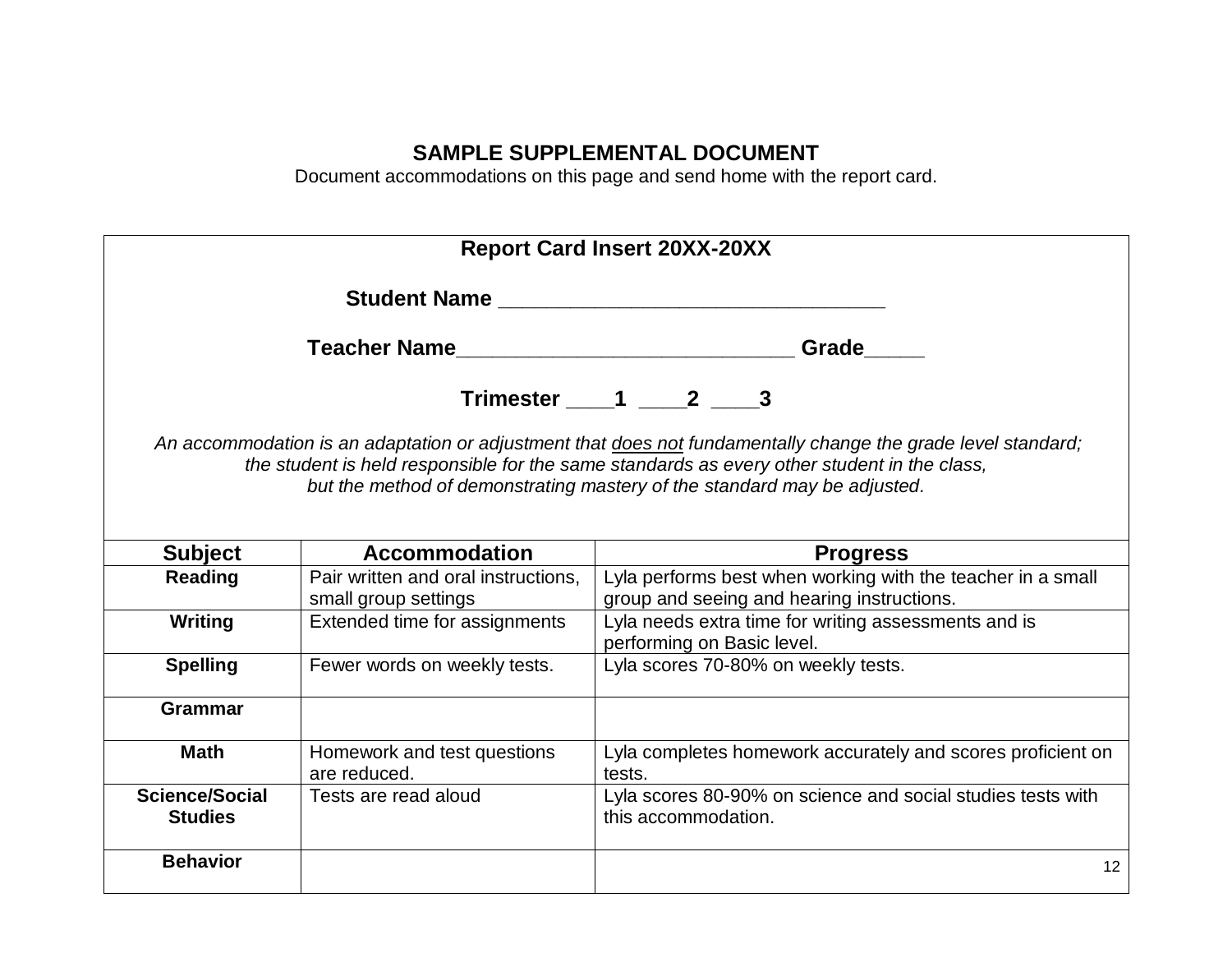# **SAMPLE SUPPLEMENTAL DOCUMENT**

Document modifications on this page and send home with the report card.

| <b>Report Card Insert 20XX-20XX</b>                                                                                                                                    |                                                 |                                                                                                                                                                                                     |  |  |  |
|------------------------------------------------------------------------------------------------------------------------------------------------------------------------|-------------------------------------------------|-----------------------------------------------------------------------------------------------------------------------------------------------------------------------------------------------------|--|--|--|
|                                                                                                                                                                        |                                                 |                                                                                                                                                                                                     |  |  |  |
|                                                                                                                                                                        |                                                 | Grade                                                                                                                                                                                               |  |  |  |
|                                                                                                                                                                        |                                                 | Trimester $1 \t 2 \t 3$                                                                                                                                                                             |  |  |  |
| A modification is an adaptation that fundamentally changes the grade level standard;<br>a modification reflects instructional level work rather than grade level work. |                                                 |                                                                                                                                                                                                     |  |  |  |
| <b>Subject</b>                                                                                                                                                         | <b>Modification</b>                             | <b>Progress</b>                                                                                                                                                                                     |  |  |  |
| <b>Reading</b>                                                                                                                                                         | Reading tests read aloud to<br>student          | Lyla participates often in classroom discussions. Her average<br>weekly tests have been 85% when read aloud to her.                                                                                 |  |  |  |
| Writing                                                                                                                                                                | Drawing or dramatization to<br>express thoughts | Lyla is proficient when able to draw or dramatize rather than<br>write.                                                                                                                             |  |  |  |
| <b>Spelling</b>                                                                                                                                                        | Alternate spelling list                         | Lyla consistently spells 3 <sup>rd</sup> grade level words with 90%<br>accuracy.                                                                                                                    |  |  |  |
| <b>Grammar</b>                                                                                                                                                         |                                                 |                                                                                                                                                                                                     |  |  |  |
| <b>Math</b>                                                                                                                                                            | Instruction at different grade level            | Lyla is being instructed at a 4 <sup>th</sup> grade level of Core Math. Her<br>unit tests have shown mastery of the 4 <sup>th</sup> grade mathematical<br>concepts with an average of 75% on tests. |  |  |  |
| <b>Science/Social</b><br><b>Studies</b>                                                                                                                                |                                                 |                                                                                                                                                                                                     |  |  |  |
| <b>Behavior</b>                                                                                                                                                        |                                                 | 13                                                                                                                                                                                                  |  |  |  |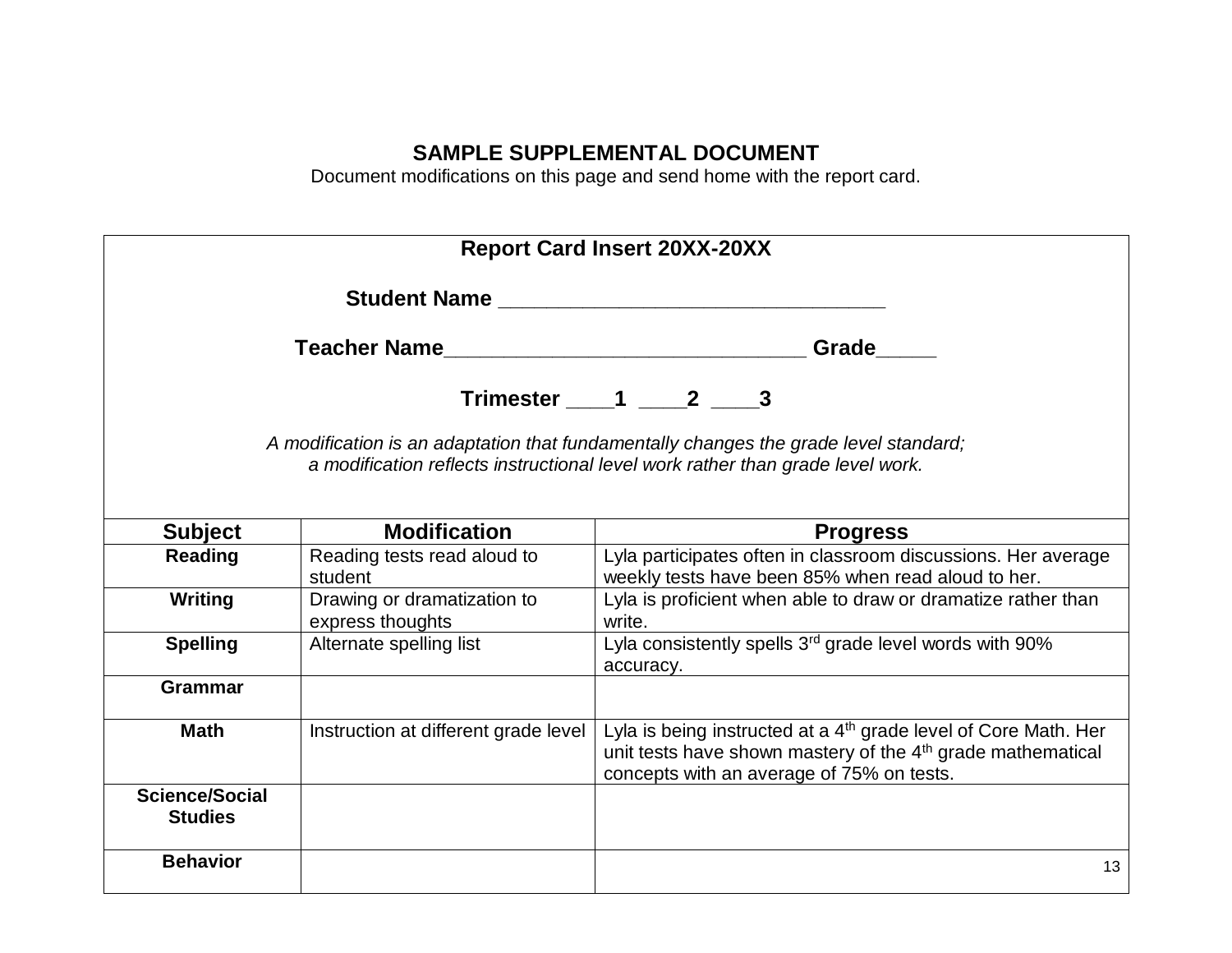# **GRADES 1 & 2 ASSESSMENTS**

| <b>SUBJECT</b>                                                 | <b>ASSESSMENTS</b>                                                                                                                                                                                                                        |  |
|----------------------------------------------------------------|-------------------------------------------------------------------------------------------------------------------------------------------------------------------------------------------------------------------------------------------|--|
| Reading                                                        |                                                                                                                                                                                                                                           |  |
| <b>Reading Fluency</b>                                         | <b>DRA</b><br>Fresh Read (grade 2)<br><b>Teacher Observation</b>                                                                                                                                                                          |  |
|                                                                | <b>WPM</b> test                                                                                                                                                                                                                           |  |
| <b>Reading Accuracy</b><br>$\bullet$                           | <b>DRA</b>                                                                                                                                                                                                                                |  |
|                                                                | Fresh Read (grade 2)                                                                                                                                                                                                                      |  |
| <b>Reading Comprehension</b><br>$\bullet$                      | Scott Foresman selection tests<br>Look Back & Write (grade 2)<br>Fresh Read (grade 2)<br><b>DRA</b><br>Scott Foresman picture retelling cards<br>Written/oral retellings<br>Leveled reader questions<br><b>Differentiated Assessments</b> |  |
|                                                                | Classroom work                                                                                                                                                                                                                            |  |
|                                                                | <b>Teacher Observation</b>                                                                                                                                                                                                                |  |
| Recognizes high use words<br>$\bullet$                         | Scott Foresman high frequency words                                                                                                                                                                                                       |  |
| Applies strategies to unknown<br>$\bullet$<br>words            | <b>DRA</b><br>Fresh Read (grade 2)<br><b>Teacher Observation</b>                                                                                                                                                                          |  |
| Demonstrates understanding of<br>$\bullet$<br>vocabulary words | Scott Foresman selection tests<br>Classroom Work                                                                                                                                                                                          |  |
| Writing                                                        | <b>District assessments</b><br>Classroom writing samples<br>Daily edit                                                                                                                                                                    |  |
| <b>Spelling</b>                                                | Scott Foresman spelling tests<br>Classroom writing samples (spelling<br>patterns, phonics skills)                                                                                                                                         |  |
| <b>Handwriting</b>                                             | Handwriting samples<br>Zaner-Bloser worksheets                                                                                                                                                                                            |  |
| <b>Math</b>                                                    | <b>Chapter tests</b><br>CV common assessments<br>Classroom work<br><b>Otter Creek</b>                                                                                                                                                     |  |
| <b>Science</b>                                                 | Classroom work<br><b>Teacher observation</b>                                                                                                                                                                                              |  |
| <b>Social Studies</b>                                          | Classroom work<br><b>Teacher observation</b>                                                                                                                                                                                              |  |
| <b>Technology</b>                                              | Teacher observation                                                                                                                                                                                                                       |  |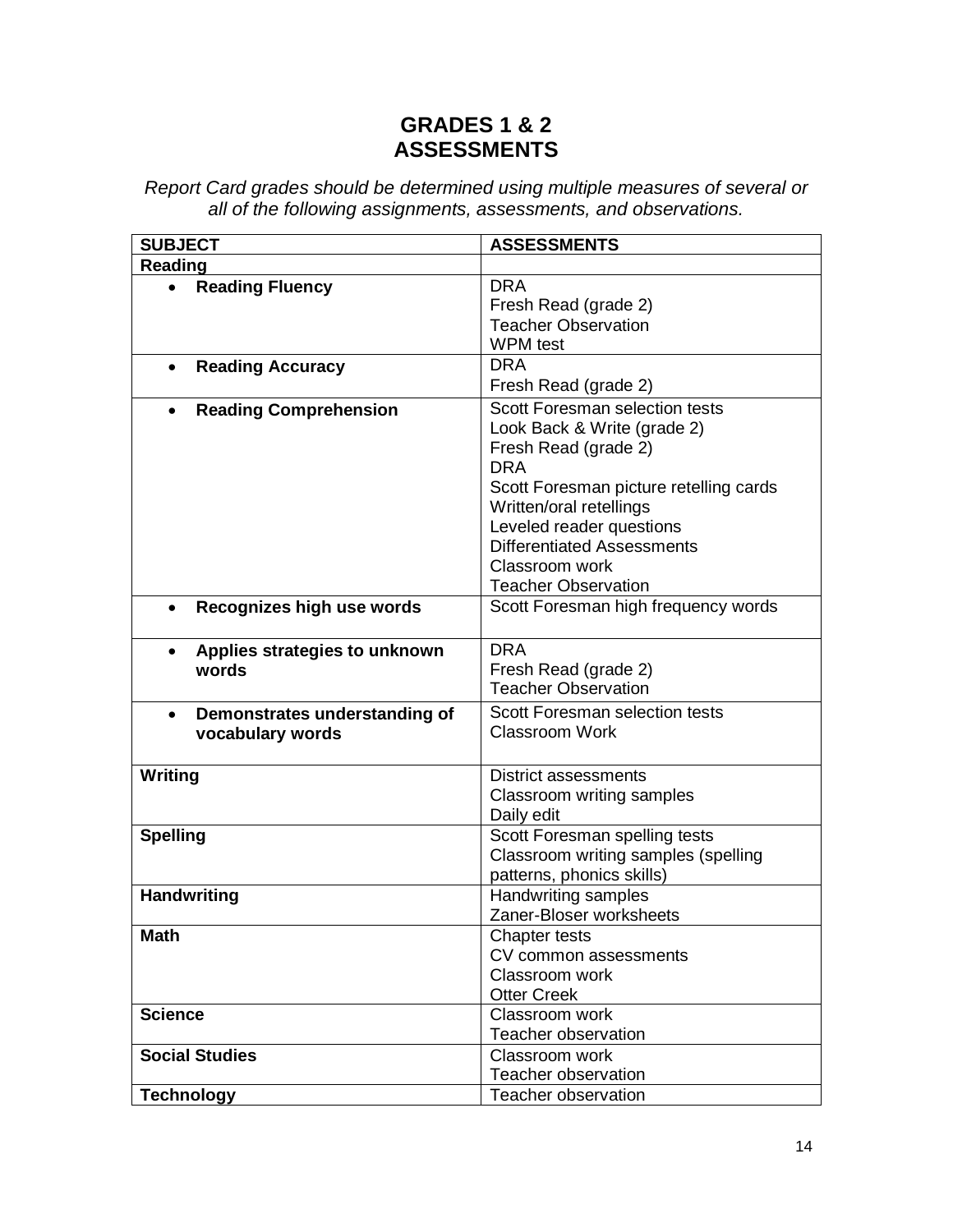# **GRADE 3 ASSESSMENTS**

| <b>SUBJECT</b>                                   | <b>ASSESSMENTS</b>                    |
|--------------------------------------------------|---------------------------------------|
| <b>Reading</b>                                   |                                       |
| <b>Decodes and understands</b><br>$\bullet$      | <b>Scott Foresman selection tests</b> |
| vocabulary                                       | Scott Foresman unit tests             |
|                                                  | <b>Differentiated Assessments</b>     |
| <b>Comprehension on grade level</b><br>$\bullet$ | <b>Scott Foresman selection tests</b> |
| text                                             | Scott Foresman unit tests             |
|                                                  | Look Back & Write                     |
|                                                  | <b>Fresh Reads</b>                    |
|                                                  | <b>DRA</b>                            |
|                                                  | <b>Reading Log</b>                    |
|                                                  | <b>Differentiated Assessments</b>     |
|                                                  | <b>Classroom Work</b>                 |
|                                                  | <b>Teacher Observation</b>            |
| Reads grade level passages<br>$\bullet$          | <b>Fresh Reads</b>                    |
| fluently and accurately                          | <b>DRA</b>                            |
|                                                  | <b>Teacher Observation</b>            |
| Independently reads "just right<br>$\bullet$     | <b>Reading Log</b>                    |
| books" in a sustained way                        | <b>Teacher Observation</b>            |
|                                                  |                                       |
| Writing                                          | <b>District Assessments</b>           |
|                                                  | Classroom writing                     |
|                                                  | Daily Fix It                          |
|                                                  | Grammar and Spelling used in context  |
|                                                  |                                       |
| <b>Spelling</b>                                  | Scott Foresman spelling tests         |
| <b>Handwriting</b>                               | No % given on report cards            |
| <b>Math</b>                                      | <b>Chapter and Unit tests</b>         |
|                                                  | CV common assessments                 |
|                                                  | <b>Differentiated Assessments</b>     |
|                                                  | <b>Otter Creek</b>                    |
| <b>Science</b>                                   | No % given on report cards            |
|                                                  |                                       |
| <b>Social Studies</b>                            | No % given on report cards            |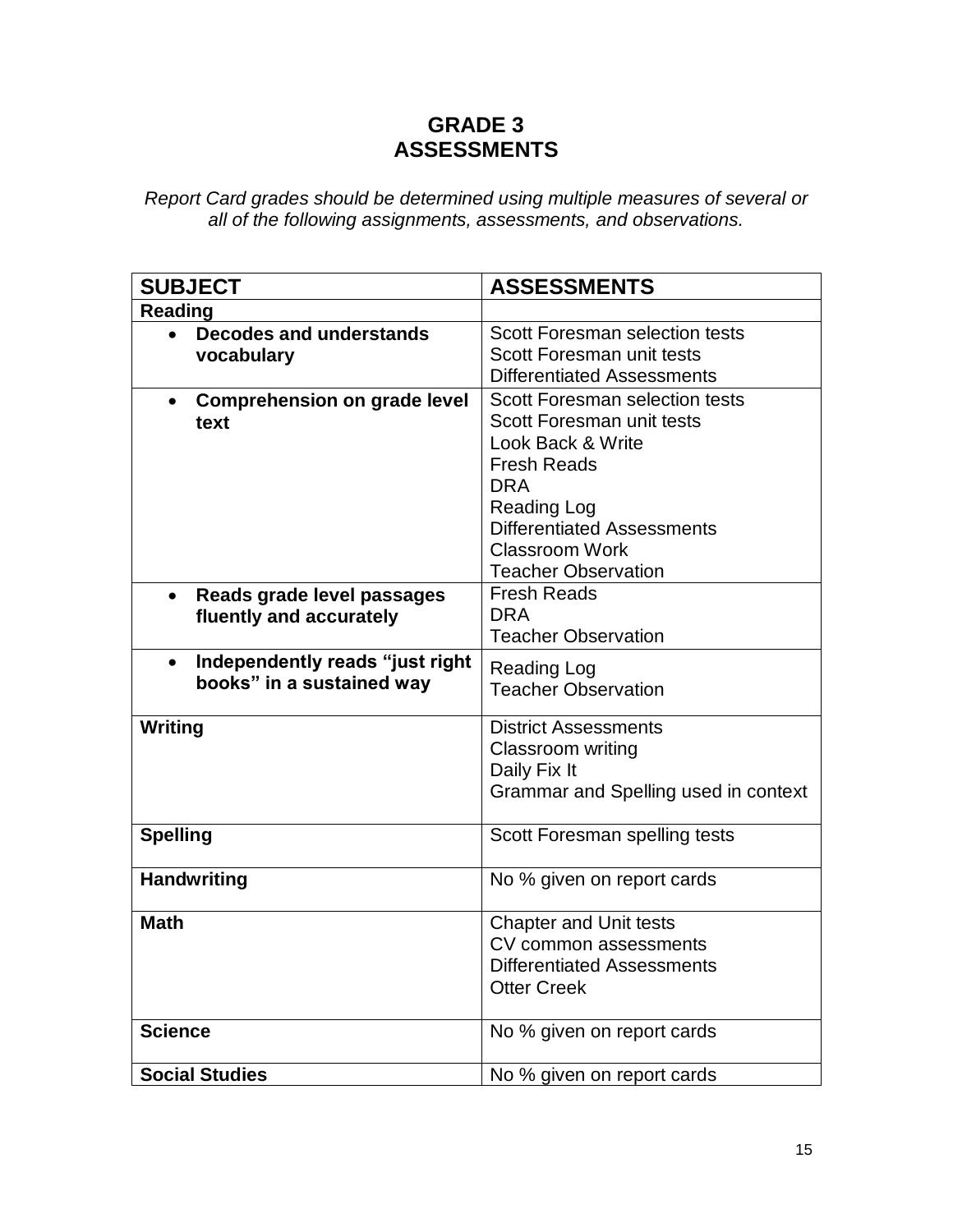# **GRADE 4 ASSESSMENTS**

| <b>SUBJECT</b>                                   | <b>ASSESSMENTS</b>                    |
|--------------------------------------------------|---------------------------------------|
| <b>Reading</b>                                   |                                       |
| <b>Decodes and understands</b><br>$\bullet$      | <b>Scott Foresman selection tests</b> |
| vocabulary                                       | Scott Foresman unit tests             |
|                                                  | <b>Differentiated Assessments</b>     |
| Comprehends grade level text<br>$\bullet$        | <b>Scott Foresman selection tests</b> |
|                                                  | Scott Foresman unit tests             |
|                                                  | Look Back & Write                     |
|                                                  | <b>Fresh Reads</b>                    |
|                                                  | <b>DRA</b>                            |
|                                                  | <b>Reading Log</b>                    |
|                                                  | <b>Differentiated Assessments</b>     |
|                                                  | <b>Teacher Observation</b>            |
|                                                  | <b>Classroom Work</b>                 |
| Reads grade level passages<br>$\bullet$          | <b>Fresh Reads</b>                    |
| fluently and accurately                          | <b>DRA</b>                            |
|                                                  | <b>Teacher Observation</b>            |
| <b>Sustains independent reading</b><br>$\bullet$ | <b>Teacher Observation</b>            |
|                                                  | Reading Log                           |
| Writing                                          | <b>District Assessments</b>           |
|                                                  | Classroom writing                     |
|                                                  | Daily Fix It                          |
|                                                  | Grammar and Spelling used in context  |
| <b>Spelling</b>                                  | Scott Foresman spelling tests         |
| <b>Grammar</b>                                   | Scott Foresman grammar and other      |
|                                                  | assessments                           |
|                                                  | Daily Fix It                          |
| <b>Math</b>                                      | <b>Chapter and Unit tests</b>         |
|                                                  | CV common assessments                 |
|                                                  | <b>Differentiated Assessments</b>     |
|                                                  | <b>Otter Creek</b>                    |
| <b>Science</b>                                   | <b>Curriculum Based Assessments</b>   |
| <b>Social Studies</b>                            | <b>Curriculum Based Assessments</b>   |
| <b>Technology</b>                                | Anchor projects                       |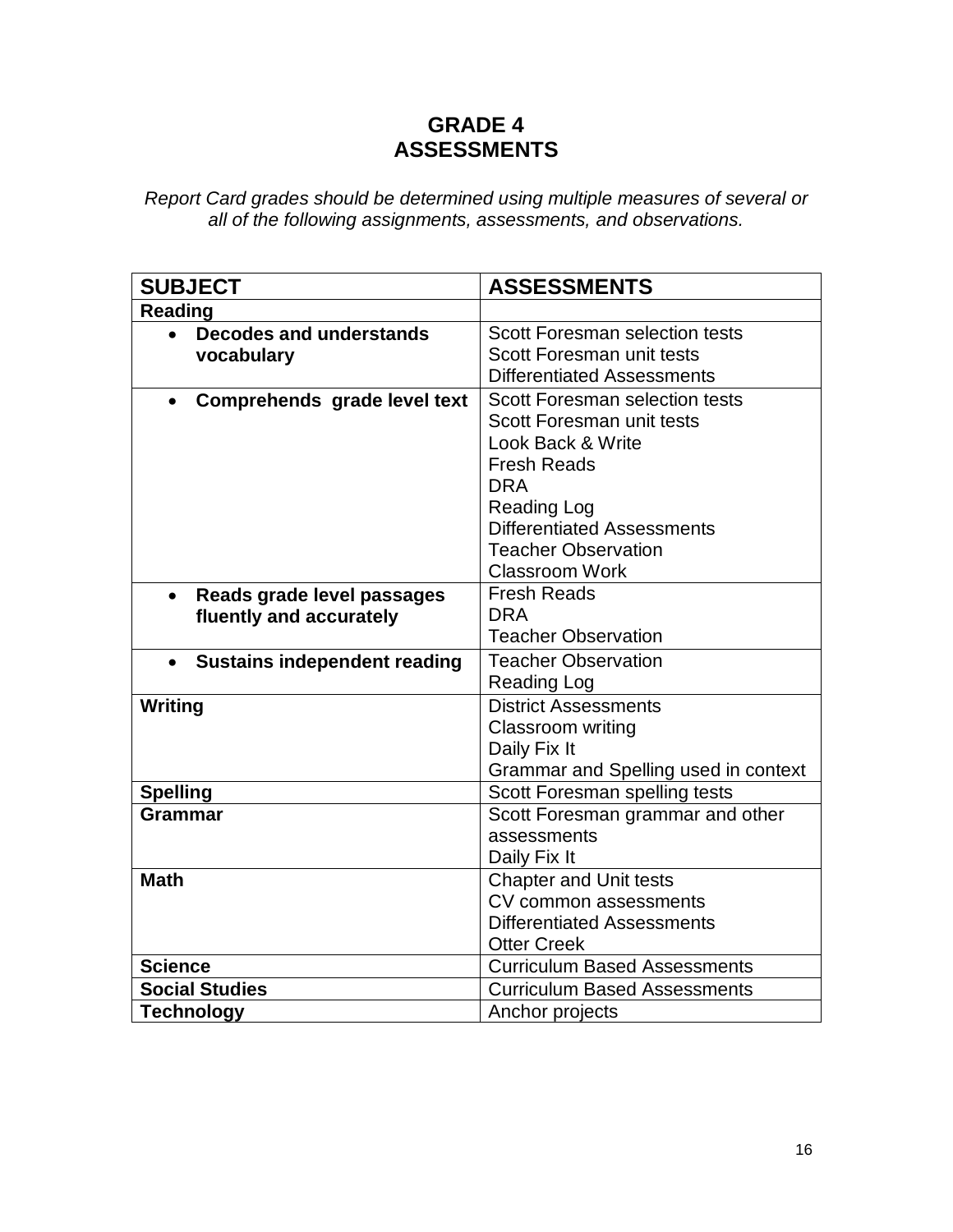# **GRADE 5 ASSESSMENTS**

| <b>SUBJECT</b>                                   | <b>ASSESSMENTS</b>                                                 |
|--------------------------------------------------|--------------------------------------------------------------------|
| <b>Reading</b>                                   |                                                                    |
| <b>Decodes and understands</b><br>vocabulary     | <b>Scott Foresman selection tests</b><br>Scott Foresman unit tests |
|                                                  | <b>Differentiated Assessments</b>                                  |
| $\bullet$                                        | <b>Scott Foresman selection tests</b>                              |
| Comprehends grade level text                     | Scott Foresman unit tests                                          |
|                                                  | Look Back & Write                                                  |
|                                                  | <b>Fresh Reads</b>                                                 |
|                                                  | <b>DRA</b>                                                         |
|                                                  | <b>Reading Log</b>                                                 |
|                                                  | <b>Differentiated Assessments</b>                                  |
|                                                  | <b>Classroom Work</b>                                              |
|                                                  | <b>Teacher Observation</b>                                         |
| Reads grade level passages<br>$\bullet$          | <b>Fresh Reads</b>                                                 |
| fluently and accurately                          | <b>DRA</b>                                                         |
|                                                  | <b>Teacher Observation</b>                                         |
| <b>Sustains independent reading</b><br>$\bullet$ | <b>Reading Log</b>                                                 |
|                                                  | <b>Teacher Observation</b>                                         |
| Writing                                          | <b>District Assessments</b>                                        |
|                                                  | Classroom writing                                                  |
|                                                  | Daily Fix It                                                       |
|                                                  | Grammar and Spelling used in context                               |
| <b>Spelling</b>                                  | Scott Foresman spelling tests                                      |
| <b>Grammar</b>                                   | Scott Foresman grammar and other                                   |
|                                                  | assessments                                                        |
|                                                  | Daily Fix It                                                       |
| <b>Math</b>                                      | <b>Chapter and Unit tests</b>                                      |
|                                                  | CV common assessments                                              |
|                                                  | <b>Differentiated Assessments</b>                                  |
| <b>Science</b>                                   | <b>Curriculum Based Assessments</b>                                |
| <b>Social Studies</b>                            | <b>Curriculum Based Assessments</b>                                |
| <b>Technology</b>                                | Anchor projects                                                    |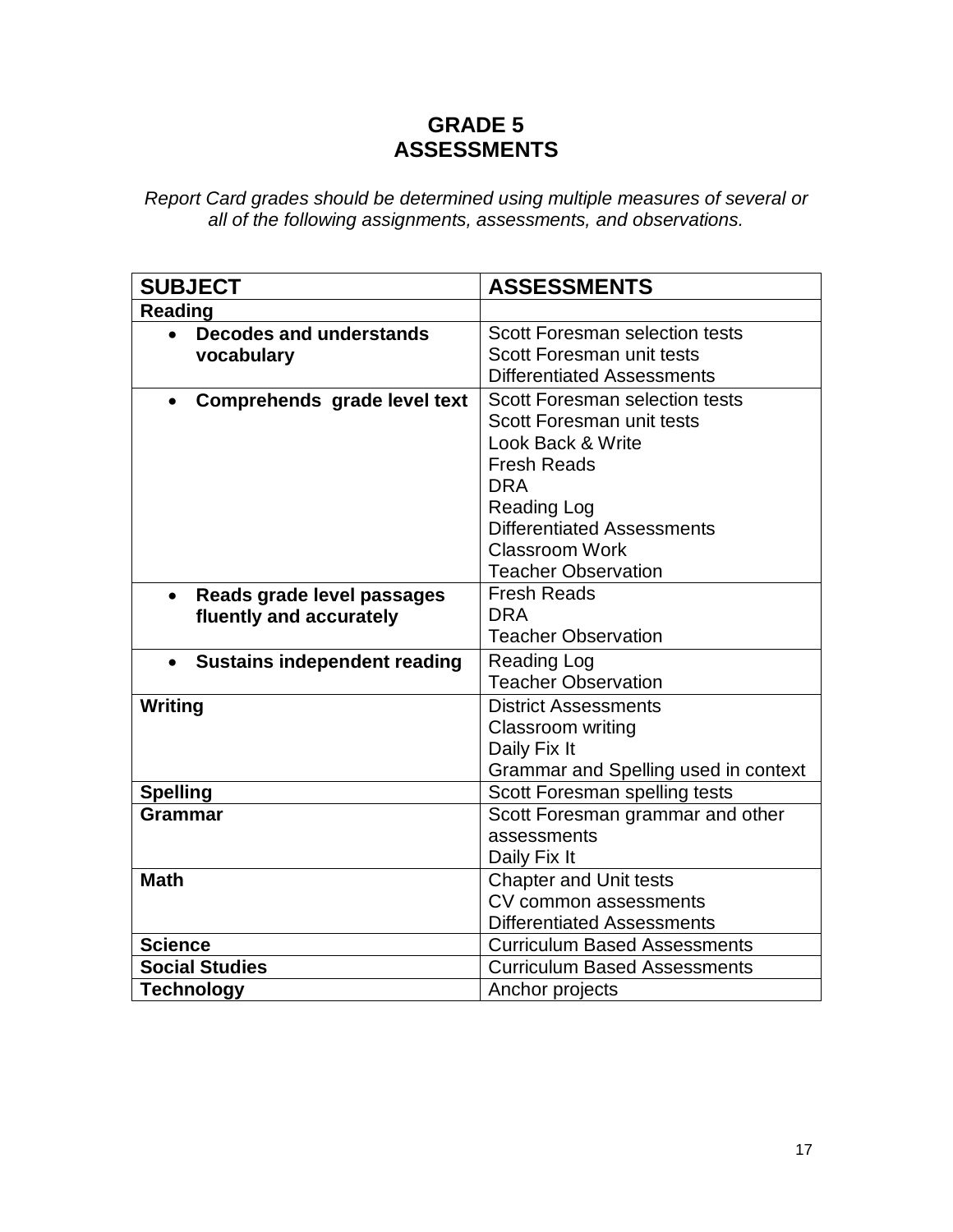# **GRADE 6 ASSESSMENTS**

| <b>SUBJECT</b>                                                     | <b>ASSESSMENTS</b>                                                                                                                                                                                                                            |
|--------------------------------------------------------------------|-----------------------------------------------------------------------------------------------------------------------------------------------------------------------------------------------------------------------------------------------|
|                                                                    |                                                                                                                                                                                                                                               |
| <b>Reading</b>                                                     |                                                                                                                                                                                                                                               |
| <b>Decodes and understands</b><br>$\bullet$<br>vocabulary          | Scott Foresman selection tests<br>Scott Foresman unit tests<br><b>Differentiated Assessments</b>                                                                                                                                              |
| Comprehends grade level text<br>$\bullet$                          | <b>Scott Foresman selection tests</b><br>Scott Foresman unit tests<br>Look Back & Write<br><b>Fresh Reads</b><br><b>DRA</b><br><b>Reading Log</b><br><b>Differentiated Assessments</b><br><b>Classroom Work</b><br><b>Teacher Observation</b> |
| Reads grade level passages<br>$\bullet$<br>fluently and accurately | <b>Fresh Reads</b><br><b>DRA</b><br><b>Teacher Observation</b>                                                                                                                                                                                |
| <b>Sustains independent reading</b><br>$\bullet$                   | <b>Reading Log</b><br><b>Teacher Observation</b>                                                                                                                                                                                              |
| Writing                                                            | <b>District Assessments</b><br>Classroom writing<br>Daily Fix It<br>Grammar and Spelling used in context                                                                                                                                      |
| <b>Spelling</b>                                                    | <b>Scott Foresman Spelling Lists</b>                                                                                                                                                                                                          |
| <b>Grammar</b>                                                     | Scott Foresman grammar and other<br>assessments<br>Daily edits                                                                                                                                                                                |
| <b>Math</b>                                                        | <b>Chapter and Unit tests</b><br>CV common assessments<br><b>Differentiated Assessments</b>                                                                                                                                                   |
| <b>Science</b>                                                     | Chapter tests<br>Projects                                                                                                                                                                                                                     |
| <b>Social Studies</b>                                              | Chapter tests<br>Projects                                                                                                                                                                                                                     |
| <b>Technology</b>                                                  | Anchor projects                                                                                                                                                                                                                               |